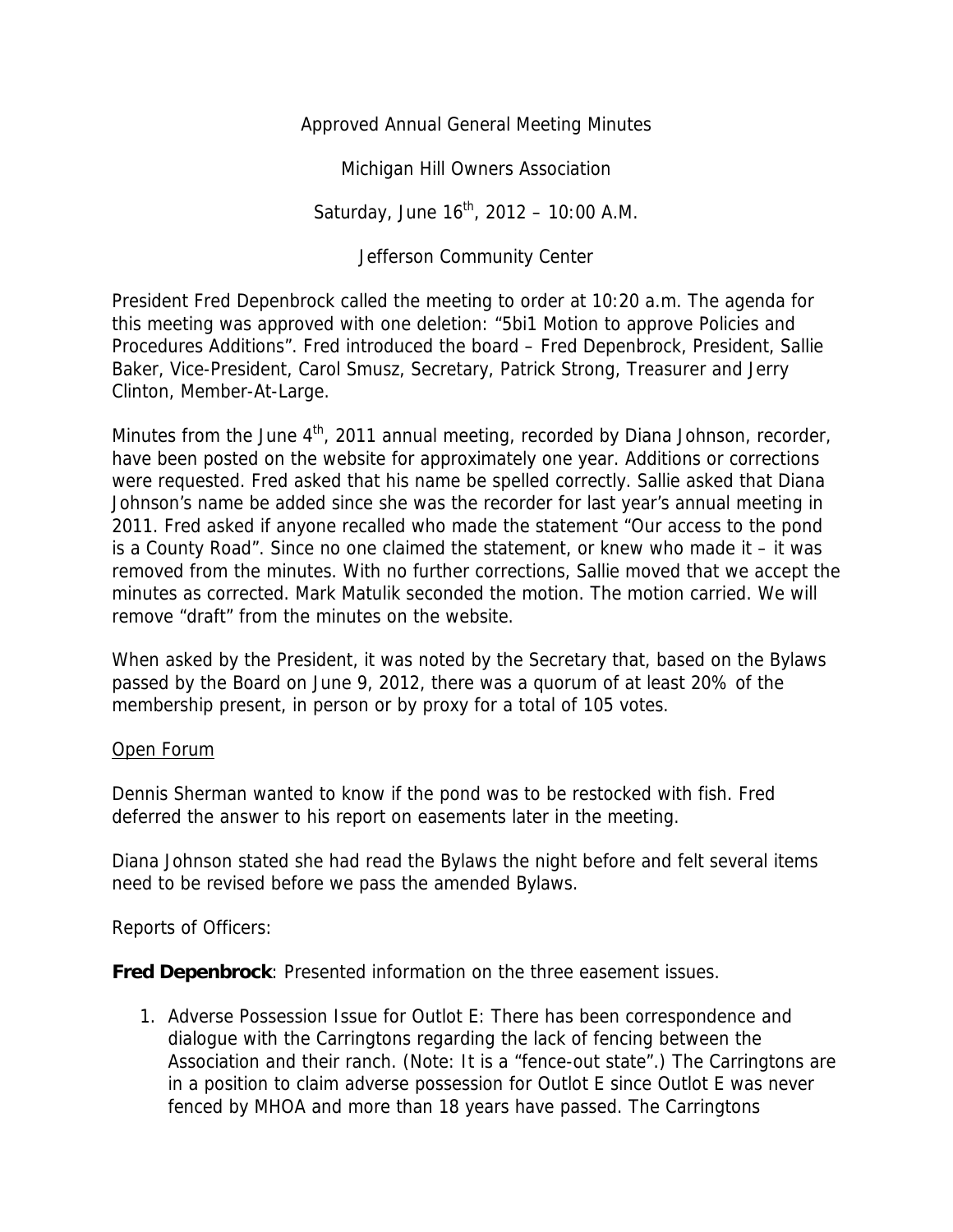communicated to the Board a willingness to discuss a fifty-year lease option of a different property with the MHOA Board, in exchange for their claim of adverse possession of Outlot E. Sallie presented a memo she had typed up containing notes she had received from the Carringtons by phone on June  $15<sup>th</sup>$ , 2012. Fred asked for a show of hands for those who feel we should try to retain ownership of Outlot E. The majority of the members agreed we should try to maintain our borders.

- 2. Red Hill Road Easement: At the intersection of Michigan Hill and Red Hill Rd, there is a stretch of road 530 feet that is privately owned by the Earnests. At the present time, the Association has a right-of-way granted until January 2014. The Association needs to be pro-active about negotiating a continued easement of that road for access to Michigan Hill. A letter was sent to the Earnests who have not yet responded to the Board.
- 3. Augmentation Pond: The road to MHOA's augmentation pond and weir have been used by the Association for many years, but there is no established easement for our access. We hope to work with the landowners to establish an easement so that money does not have to be spent on legal services to address our right to adverse possession. Again, the Association needs to be pro-active about this easement issue.

At the December 10th 2011 Board meeting, Fred reported (by phone) that he and Mark Matulik had monitored the measuring of the augmentation pond and released the required amount of water in the early fall. He said our Association works with the Water Board in Greeley and the Division of Water Resources to comply with water requirements necessary to maintain our wells. Fred said when he returned to Michigan Hill in April 2012 for the Board meeting, he found the pond was drained down to the valve level (approximately 8 feet). Tom Clinton and Jerry Dean were able to open the weirs and fill the pond to the appropriate level. According to the landowner nearby, someone had been seen opening the pond's outlet valve, causing water to drain into nearby pastures for approximately four days. Fred reported this malicious mischief incident to the Sheriff. However since this would be considered a criminal activity, no further action was taken. Steve Johnson suggested we put a lock on the weir gate to prevent further problems of this kind.

Fred reported that, according to Terry Hull, in 2003 Terry rebuilt the weir. At the present time, it needs to be repaired and ditches need to be dug out. Bob Berg asked if we would have to settle the easement issue before we could access the weir to make the necessary repairs. Fred felt there would be no problem getting permission to go on the property to make the needed repairs.

Mark Matulik thanked Fred for his work on these easement issues and felt this is the plan we need to follow versus legal action. Larry McClymonds asked who the attorney is on the easement matters. Fred responded that we have been working with Tracie Hulbert of The Hulbert Law Office, LLC in Fairplay.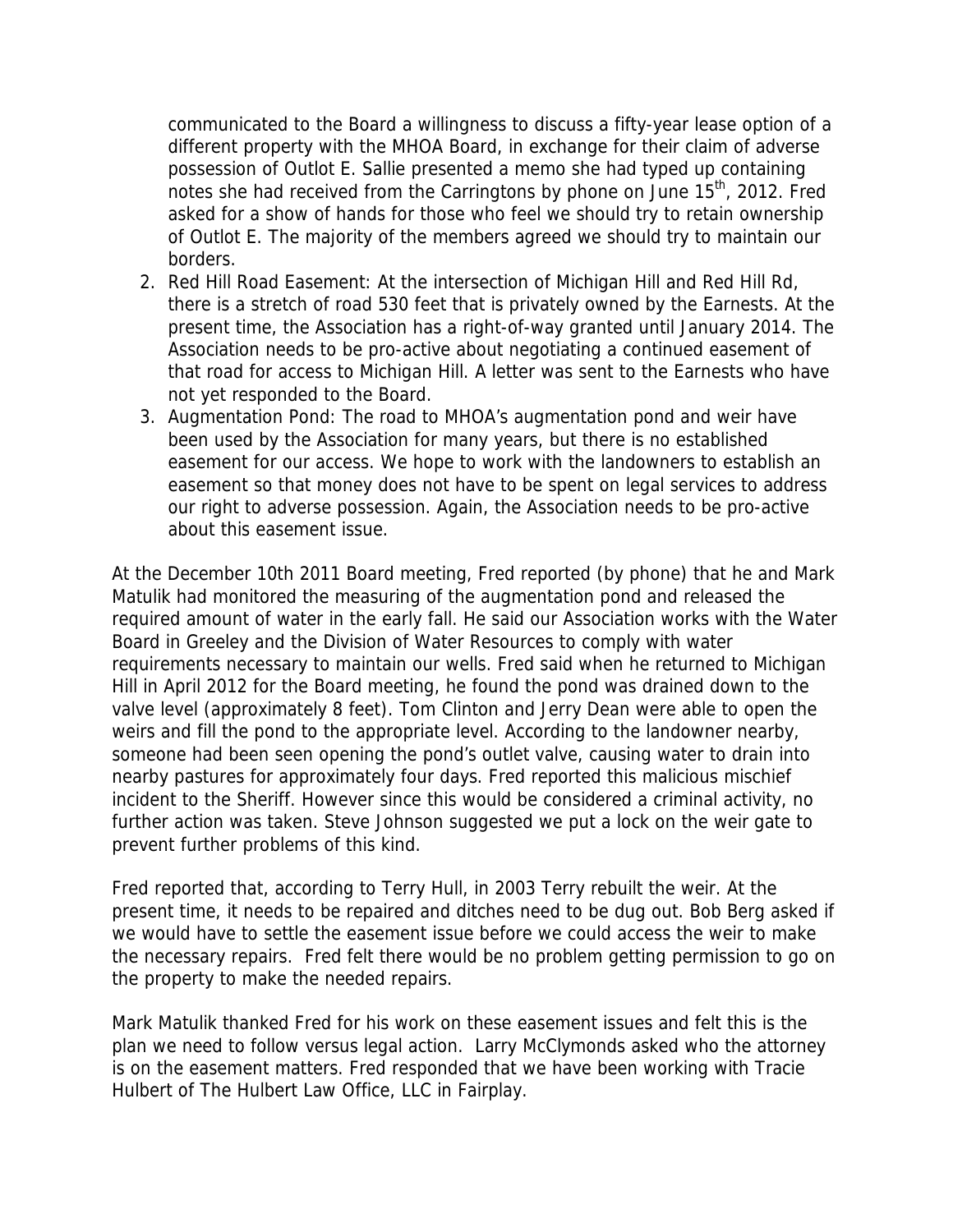In answer to Dennis Sherman's earlier question about stocking the pond, Fred said all the fish in the pond had died because of freezing due to the low level of water over the winter. Fred felt it was important to maintain a stable water level in the pond, before restocking it. The pond is now full and can be restocked this summer.

Fred announced he had submitted his resignation to the board at the June 9, 2012 Board meeting.

**Sallie Baker:** Introduced David Firmin, the attorney from Hindman Sanchez who has been working with the association on the 9 Required Policies and the amended and restated Bylaws. David handed out "Understanding Your Association's Governing Documents" and briefly explained why it was necessary to rewrite the Bylaws and adopt the Nine Required Policies in order to comply with CCIOA. He mentioned that he has worked with about 1,800 Associations all over Colorado, and that the process of compliance always creates growing pains. It is not easy to go through so much change all at once.

David Firmin conducted a question and answer period prior to voting on the amended and restated Bylaws. There were a number of questions from the membership. Terry O'Neill asked David why he was opposed to recording the meetings since there is no state statute that prohibits it. David stated that it is not against the law to record, but he does not think it is good governance for Associations to do so, and stated examples that supported his philosophy. He advises Associations to establish a policy that excludes the recording of meetings because multiple recordings of the same meeting can appear on-line and in the press, and can eventually lead to unwanted publicity. His goal for the Associations he works with is to keep them out of the "news" and therefore enhance property values.

Mark Matulik presented the history and background for MHOA's compliance process. In 2006 it was brought to the Association's attention that MHOA would have to come into compliance with CCIOA, SB100 and SB89. So the Board posted a 2006 compliance plan on the MHOA website. In 2011 Terry O'Neill sent a letter to the MHOA Board requesting movement be made towards compliance. The Board then hired Hindman Sanchez Law Firm to review all MHOA's governing documents and give a detailed outline of changes needed. That review/outline, dated May 13, 2011, was the basis of all the changes made by the regulations committee. At Board meetings on July 16th and August 28th a regulations committee was established with Mark Matulik as chair, and members including Dave Hazlett, Jerry Dean, and Carol Smusz. Sallie stepped up as "project manager", and assumed responsibility for meeting with the attorneys to establish the amended Bylaws and Policies. Through her perseverance, the Policies and Bylaws are before the membership today. Mark Matulik, as Chair of the Regulations Committee, moved we approve the 2012 Amended and Restated ByLaws as passed at the June 9<sup>th</sup> Board meeting and subsequently amended on June 15, 2012. No second was required since this was a Committee recommendation. Fred asked for questions.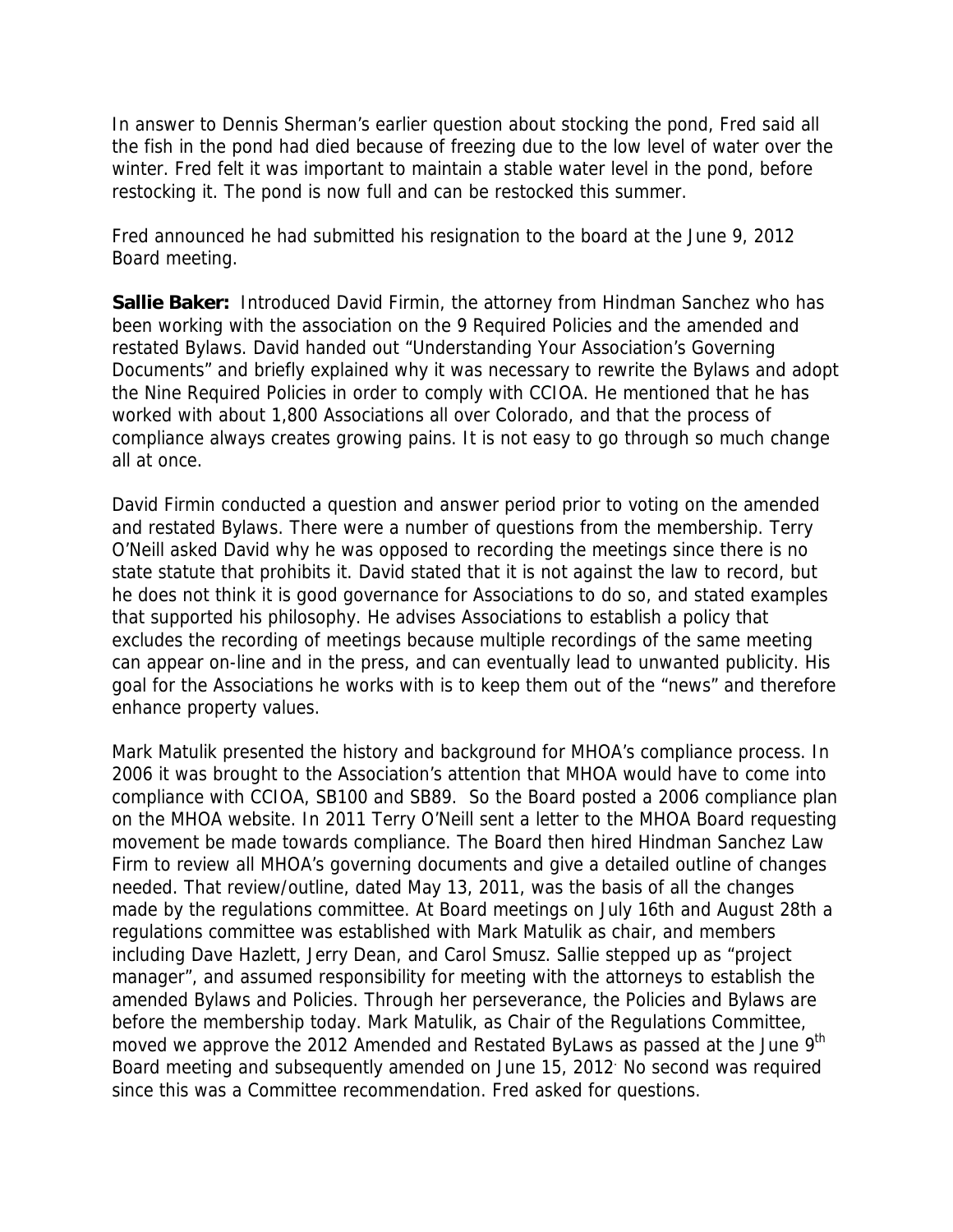(1) Bob Berg had questions concerning Directors Insurance. Fred stated that the Association has been carrying this for several years so it is not considered a new item.

(2) Terry Hull had questions concerning trailers on homeowner's improved lots and felt the Bylaws need to be changed to correct a bias that seems to exist against owners of "improved lots". Mark mentioned that Terry had a good point, and that the next board needs to address that issue.

Fred asked if the membership desired a secret ballot for the upcoming vote on the Bylaws. No one indicated such a desire. So the vote was taken by a show of hands to approve the Amended and Restated 2012 Bylaws. The Bylaws passed unanimously.

Jerry Dean presented the ACC report: The Committee last year approved: 1 home, 3 sheds, 4 roofs, 1 deck. He thanked Traci Bailey and Emily Sherman for working on a list of items that need to be looked at by the new ACC Committee. Jerry was told by the Sheriff's office that ACC members or Board members are not allowed to go onto homeowner's properties to measure or inspect, without permission from the homeowner, as this is considered trespassing.

**Jerry Clinton**: Thanked the board for their hard work this year. She thanked Tom Clinton for volunteering his assistance throughout the year. The road committee met June 8, 2012 to discuss road conditions. Aspen trees need to be dug up and removed as they are infringing on the roads, ditches need to be dug out and lots of grading needs to be done. Cary Smith from the roads committee has created a map of the roads that need the most work. He predicted that approximately 42 loads of road base material are needed. Jerry posted the jobs for snowplowing and road maintenance on our Community Bulletin Board and in the Flume for three weeks and received only one bid for both contracts from South Park Plowing LLC. On June 9<sup>th</sup> 2012, Jerry brought a motion to the Board from her committee recommending the approval of the Road Maintenance Contract and the Snow Plowing contract with South Park Plowing LLC, owned by Jamin Ramirez. Jerry recused herself from voting and the board approved both contracts. South Park Plowing has provided its LLC license, Driver's License information, and insurance information with liability limits of \$500,000 (The roads committee report and copies of both contracts will be posted on our website.)

Jerry has talked to the folks who spray for weeds but they want to wait until the weeds are bigger. She has spoken to Steve Bargus numerous times about burning the pit. We are on his list but will have to wait until the burn bans are lifted. Fred stopped by the fire station to discuss options but Steve has not gotten back with him. We could make the pile larger or we could close the pit temporarily. Marilyn Matulik said she was contacted by IREA about cutting down some of their trees. But that is a limited service for trees that interfere with their power lines.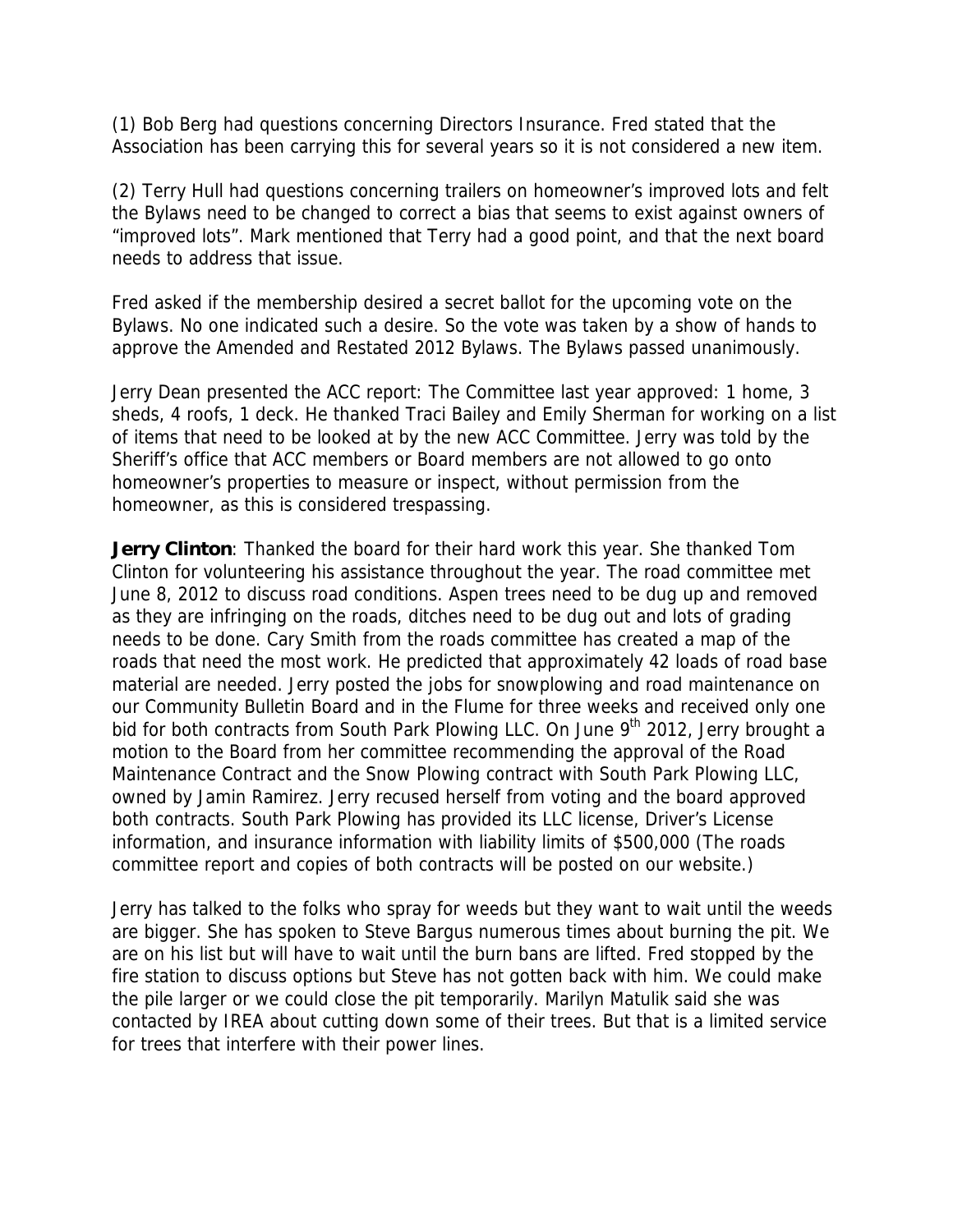Larry McClymonds asked if the snow plowing and road maintenance contracts will be available on the website. And Jerry said they will be.

**Patrick Strong**: Patrick reported \$62,260 in our checking account as of today, \$853 in savings, \$6522 in a CD. He has one dues payment check to deposit. Nine lot owners have no yet paid. Patrick has not been able to resolve the balance of about \$2000 in a second CD that is held at a different bank. This will be a matter for the new MHOA Board to solve with assistance from the prior bookkeeper.

He summarized expenditures this year so far: Professional fees - \$11,900 including \$1200 for a surveyor; snow plowing and road maintenance \$5000. Due to the lighter winter, we spent less on roads than we had budgeted. The next proposed budget will be prepared by the new board.

**Carol Smusz:** Carol thanked Beverly Matulik and Jill Ramirez for helping with the sign in procedure, proxies and ballot count. She suggested that next year, anyone having more than five proxies should present them to the Secretary prior to the day of the meeting so that the Secretary can record them before the morning of the annual meeting.

Carol read letters of resignation from Sallie Baker and herself. Also, Patrick indicated that he was not interested in being re-elected.

Nominations were then taken from the floor for the Board of Directors:

Larry McClymonds nominated – Dennis Sherman

Mark Matulik nominated – Larry McClymonds

Terry Roberts nominated – Steve Johnson

Mark Matulik nominated – Terry Roberts

Sallie Baker nominated – Marilyn Dean

Anne Haralson moved we closed the nominations. Terry ONeill seconded the motion. The motion passed.

A secret ballot was taken and the following individuals were elected: Larry McClymonds, Terry Roberts, Steve Johnson and Dennis Sherman.

Since all three Architectural Control Committee members were appointed by the Board to fill temporary vacancies due to resignations, all three positions on the ACC had to be filled. Nominations were taken from the floor for the ACC for three year terms: